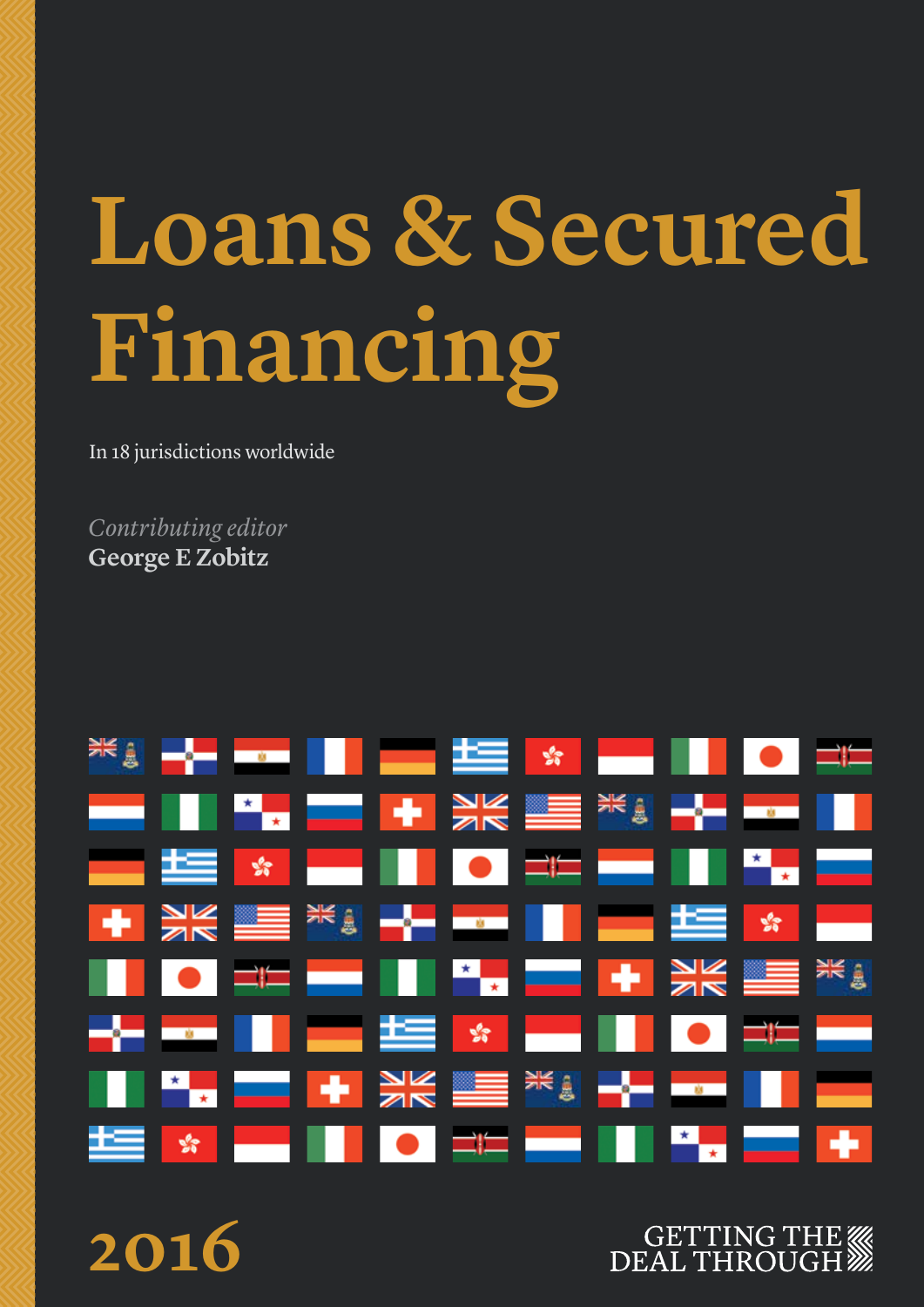### GETTING THE

### **Loans & Secured Financing 2016**

*Contributing editor* **George E Zobitz Cravath, Swaine & Moore LLP**

Publisher Gideon Roberton gideon.roberton@lbresearch.com

Subscriptions Sophie Pallier subscriptions@gettingthedealthrough.com

Business development managers Alan Lee alan.lee@lbresearch.com

Adam Sargent adam.sargent@lbresearch.com

Dan White dan.white@lbresearch.com



Published by Law Business Research Ltd 87 Lancaster Road London, W11 1QQ, UK Tel: +44 20 3708 4199 Fax: +44 20 7229 6910

© Law Business Research Ltd 2015 No photocopying without a CLA licence. First published 2015 First edition ISSN 2059-5476

The information provided in this publication is general and may not apply in a specific situation. Legal advice should always be sought before taking any legal action based on the information provided. This information is not intended to create, nor does receipt of it constitute, a lawyer–client relationship. The publishers and authors accept no responsibility for any acts or omissions contained herein. Although the information provided is accurate as of August 2015, be advised that this is a developing area.

Printed and distributed by Encompass Print Solutions Tel: 0844 2480 112

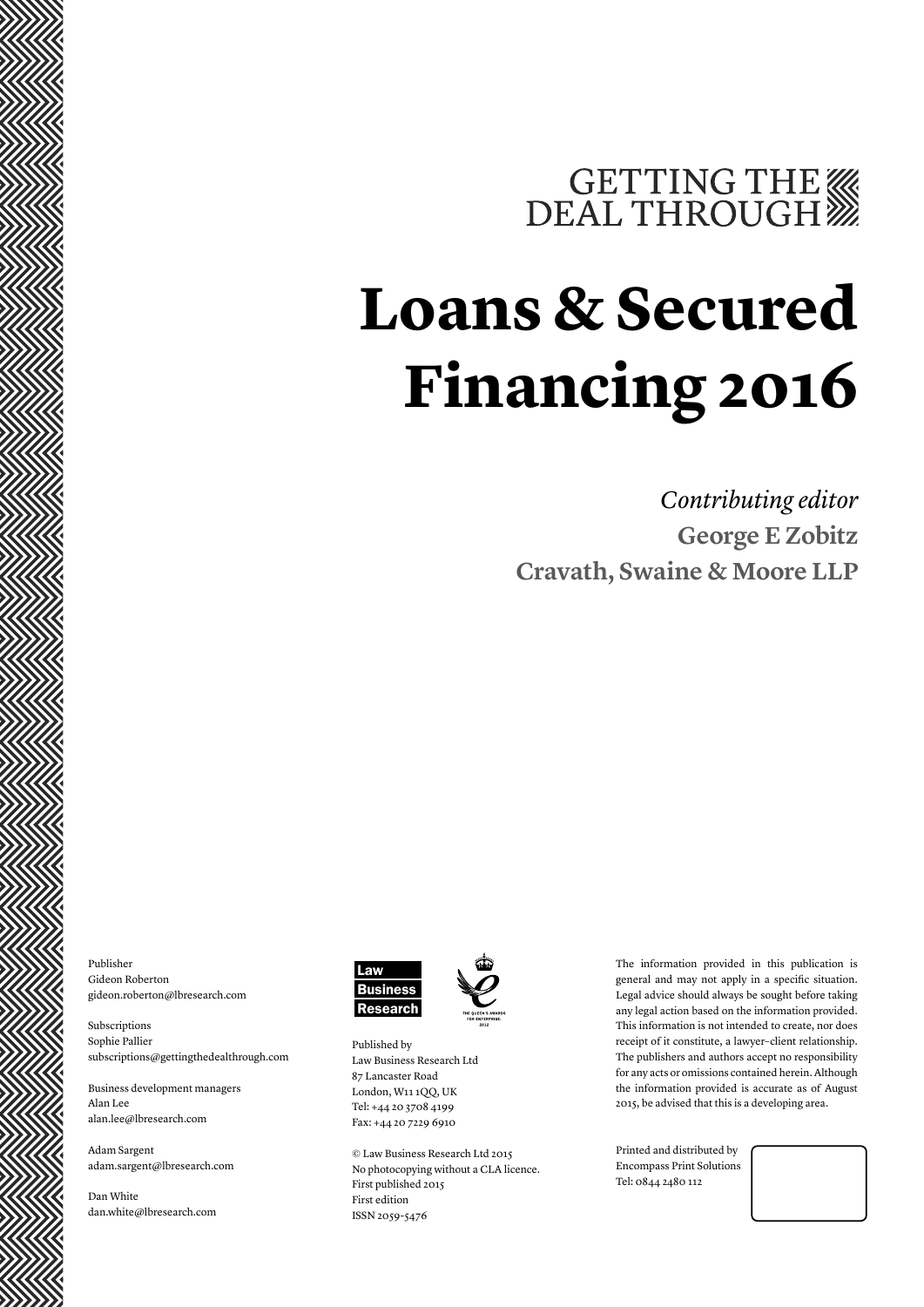#### **CONTENTS**

| <b>Global overview</b>                                                 | 5  | Japan                                                                                            | 60  |
|------------------------------------------------------------------------|----|--------------------------------------------------------------------------------------------------|-----|
| George E Zobitz and Christopher J Kelly<br>Cravath, Swaine & Moore LLP |    | Masayuki Fukuda<br>Nagashima Ohno & Tsunematsu                                                   |     |
| <b>Cayman Islands</b>                                                  | 6  | Kenya                                                                                            | 65  |
| Rob Jackson and Zoë Hallam<br>Walkers                                  |    | Sonal Sejpal, Mona Doshi and Akash Devani<br>Anjarwalla & Khanna                                 |     |
| Dominican Republic                                                     | 11 | <b>Netherlands</b>                                                                               | 71  |
| <b>Manuel Troncoso Hernández</b><br><b>OMG</b>                         |    | Elizabeth van Schilfgaarde, David Viëtor, Diederik Vriesendorp<br>and Taida Pasic<br>NautaDutilh |     |
| Egypt                                                                  | 16 |                                                                                                  |     |
| Mahmoud Bassiouny and Mohamed Elharmy                                  |    | Nigeria                                                                                          | 76  |
| Matouk Bassiouny                                                       |    | Onyinye Chukwu, Oluwatoyin Nathaniel and Ukamaka Okoli<br>G Elias & Co                           |     |
| <b>France</b>                                                          | 22 |                                                                                                  |     |
| Eric Fiszelson, Vincent Hatton and Virginie Barbier                    |    | Panama                                                                                           | 82  |
| Herbert Smith Freehills Paris LLP                                      |    | <b>Ivette E Martinez S</b><br>Patton Moreno & Asvat                                              |     |
| Germany                                                                | 28 |                                                                                                  |     |
| Stephan Brandes, Philipp von Ploetz and Andreas Herr                   |    | Russia                                                                                           | 87  |
| SZA Schilling, Zutt & Anschütz Rechtsanwalts AG                        |    | Dmitry Gubarev, Svetlana Gareeva and Maria D Shkrabina<br>Orrick, Herrington & Sutcliffe LLP     |     |
| Greece                                                                 | 34 |                                                                                                  |     |
| Athanasia G Tsene                                                      |    | Switzerland                                                                                      | 92  |
| M & P Bernitsas Law Offices                                            |    | Patrick Hünerwadel and Marcel Tranchet<br>Lenz & Staehelin                                       |     |
| <b>Hong Kong</b>                                                       | 40 |                                                                                                  |     |
| Simon Deane and Chris Wong                                             |    | <b>United Kingdom</b>                                                                            | 97  |
| Deacons                                                                |    | Azadeh Nassiri and Sophy Lewin<br>Slaughter and May                                              |     |
| Indonesia                                                              | 46 |                                                                                                  |     |
| Ibrahim Sjarief Assegaf, Ahmad Fikri Harahap, First Deddy              |    | <b>United States</b>                                                                             | 103 |
| Ariyanto and Luciana Fransiska Butarbutar                              |    | George E Zobitz and Christopher J Kelly                                                          |     |
| Assegaf Hamzah & Partners                                              |    | Cravath, Swaine & Moore LLP                                                                      |     |
| Italy                                                                  | 55 |                                                                                                  |     |
| Maurizio Delfino and Martin Pugsley                                    |    |                                                                                                  |     |

Delfino e Associati Willkie Farr & Gallagher LLP – Studio Legale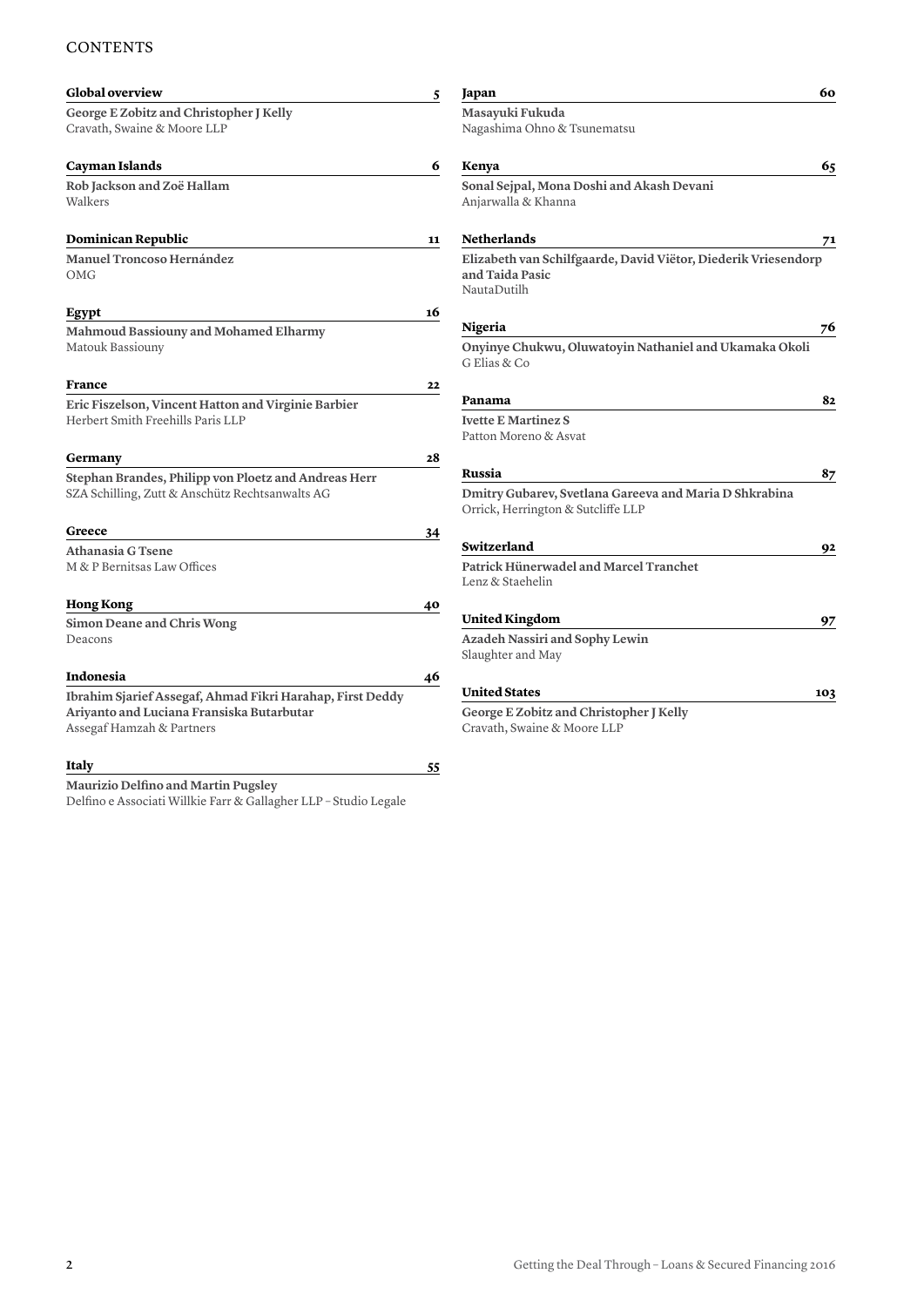## **Dominican Republic**

**Manuel Troncoso Hernández**

**OMG**

#### **Loans and secured financings**

#### **1 What are the primary advantages and disadvantages in your jurisdiction of incurring indebtedness in the form of bank loans versus debt securities?**

The primary advantages of incurring indebtedness in the form of bank loans as opposed to debt securities include the ability to reach a swift closing without any regulatory processes, the fees charged by banks are usually lower than those charged by brokers and the banks' willingness to accommodate better terms for their clients. While banks are always trying to accommodate better terms for their clients, once closing is reached, such terms tend to remain more restricted and unforgiving than those that can be found in debt securities.

On the other hand, through debt securities, issuers have the advantage of accessing money with a lower cost of funds and at a better rate. Although the process of registering securities, when required, is lengthy, issuing debt securities for long-term financing is usually better in the long run.

**2 What are the most common forms of bank loan facilities? Discuss any other types of facilities commonly made available to the debtor in addition to, or as part of, the bank loan facilities.**

In the Dominican Republic, banks offer the traditional range of financing options to customers. Among these are:

- term loans;
- revolving credit lines and demand loans; and
- letters of credit.

These facilities can be either unsecured or secured. Typical collateral granted by debtors to banks are mortgages (over real estate), pledges (over moveable assets), cash collateral and accounts receivable.

Facilities such as bridge loans, swingline facilities and tandem loans are granted on a case-by-case basis.

#### **3 Describe the types of investors that participate in bank loan financings and the overlap with the investors that participate in debt securities financings.**

Commercial banks, savings and credit banks, savings and credit associations and credit corporations are the usual investors in bank loan financing. There is also a state bank dedicated to sector lending by providing facilities to agricultural and agroforestry endeavours. Although quite rare and in the form of mezzanine debt, investment fund management companies are also participating in bank loan financing.

As a result of the restrictions on investments placed on banks by the Dominican Monetary and Financial Law, there is no major overlap between the investors in bank loan financing and those that participate in debt securities financing.

#### **4 How are the terms of a bank loan facility affected by the type of investors participating in such facility?**

Savings and credit associations and credit corporations usually offer smaller facilities, with reduced interest rates and fees when compared to commercial banks and savings and credit banks.

#### **5 Are bank loan facilities used as 'bridges' to permanent debt security financings? How do the structure and terms of bridge facilities deviate from those of a typical bank loan facility?**

In the Dominican Republic, bank loan facilities are typically used in the early stages of project finance, in between the negotiation of large facilities and, less commonly, for debt security financing.

When compared to a typical bank loan facility, bridge financing usually has higher interest rates, a short repayment term (maximum term of one year), and fewer conditions precedent to ensure a fast drawdown of the funds. In the process of negotiating large facilities, it is quite common for banks to grant bridge facilities to finance the short-term working capital needs of their clients.

#### **6 What role do agents or trustees play in administering bank loan facilities with multiple investors?**

When administrating bank loan facilities, is it common for administrative agents to serve as a liaison between the debtor and the creditors. Administrative agents monitor the debtor's compliance with the terms of the contract, lend their domicile to serve documents on creditors, coordinate the engagement of experts (accountants, attorneys, etc) acceptable to the creditors, as well coordinating communications between the debtor and the creditors and among the creditors themselves.

Depending on the terms of the contract, collateral agents register the collateral to their name and carry on the foreclosure of said collateral, if necessary. They are also in charge of performing the valuation of the collateral in order to determine whether more collateral is needed. Additionally, if the collateral is allocated to the collateral agent following a foreclosure procedure, said agent is responsible for paying income tax for the exploitation or further sale of the collateral and property taxes, if applicable.

In the Dominican Republic, both administrative agents and collateral agents require that creditors hold them free from any liability arising from the performance of their faculties. For collateral agents, Dominican law provides for the reimbursement by the creditors of any taxes and costs that such agents might incur in the performance of their duties.

#### **7 Describe the primary roles and typical fees of the financial institutions that arrange and syndicate bank loan facilities.**

- The arranger of syndicated bank loan facilities is usually in charge of:
- receiving the payments made by the debtor and distributing such payments to the other creditors;
- supervising the debtors' compliance with the terms and covenants of the loan documentation;
- acting as collateral agent for all the creditors;
- receiving from the debtors' all communications and notifications addressed to the other creditors and vice versa; and
- pursuing any legal actions in coordination with the rest of the creditors.

Although fees and commissions vary from arranger to arranger, it is customary for them to charge a syndication fee of 0.2 per cent of the total loaned amount. Investors in syndicated loans typically charge 0.25 per cent of their pro rata participation in the loaned amount.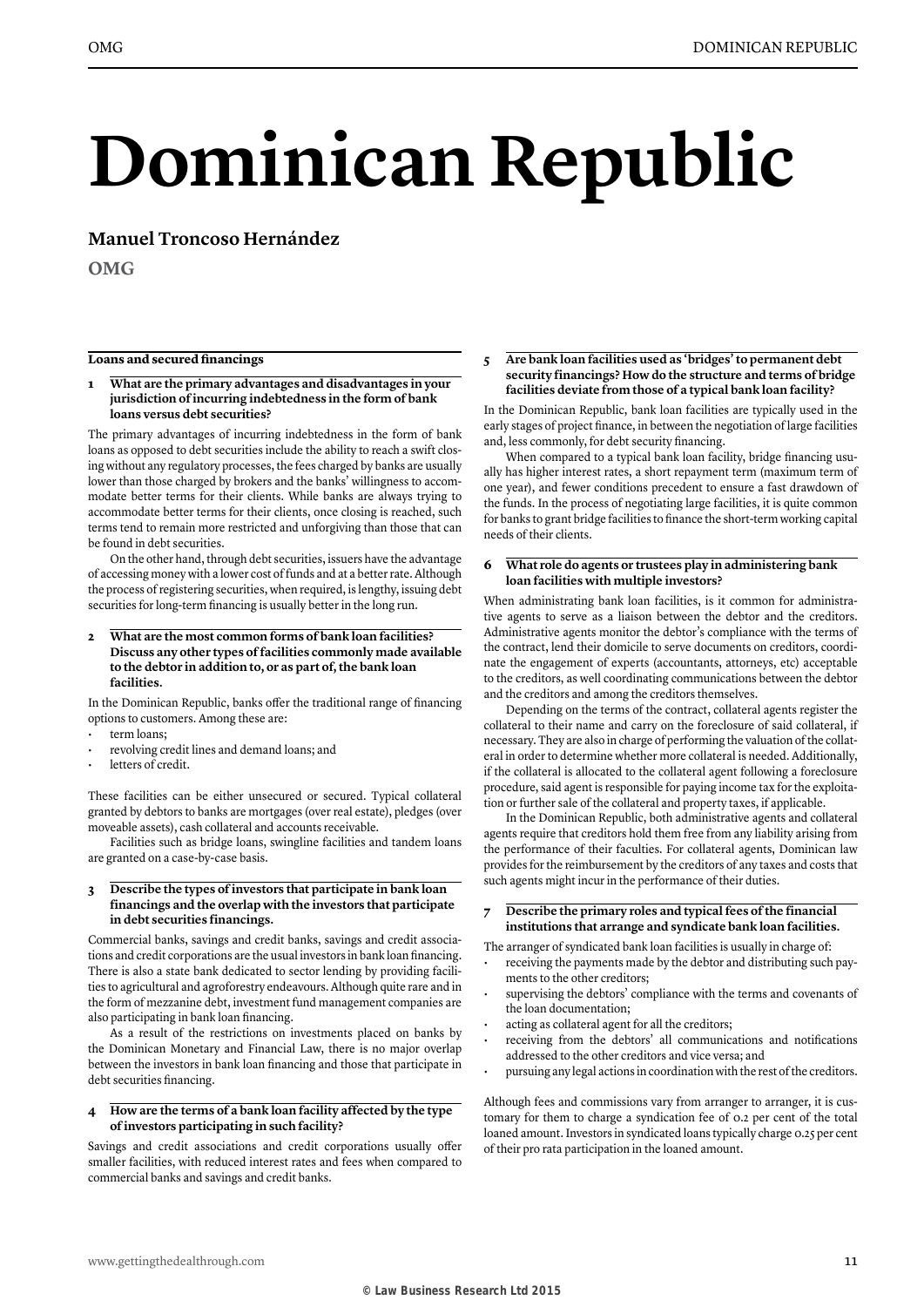#### **8 In cross-border transactions or secured transactions involving guarantees or collateral from entities organised in multiple jurisdictions, which jurisdiction's laws govern the bank loan documentation?**

In the Dominican Republic, these kinds of transactions are usually governed by the laws of a recognised financial centre such as the state of New York or England. This is because the legal precedents in the jurisdiction of most financial centres are considered more settled than in other countries. Dominican legislation does not establish any legal impediment to secure foreign loan agreements with assets located in the Dominican Republic. Nevertheless, and as long as the collateral is located in the Dominican Republic, Dominican law usually governs the collateral documentation.

#### **Regulation**

#### **9 Describe how capital and liquidity requirements impact the structure of bank loan facilities, including the availability of related facilities.**

The availability of bank loans and related facilities is affected by the liquidity and solvency requirements established in Law No. 183-02 and the regulation regarding the prudential norms on capital adequacy. The liquidity requirements take the form of *encaje legal*, a mandatory reserve that must be held permanently in the Central Bank of the Dominican Republic.

According to the regulation regarding the prudential norms on capital adequacy, every financial entity in the Dominican banking system must have a capital requirement of 10 per cent of its assets, including their respective adjustments for credit risk, foreign exchange risk and interest rate risk. Our regulation describes capital requirement as the sum of tier 1 capital and tier 2 capital.

Tier 1 capital is defined as the aggregate of outstanding equity, the legal reserve, non-distributable profits, mandatory cash reserves, irrevocable voluntary cash reserves and share premiums. Tier 2 capital is the aggregate amount of other cash reserves, risk-based provisions, convertible debt, subordinated debt, and the net value after asset revaluations.

Additionally, financial institutions must maintain a solvency coefficient of no less than 10 per cent. This solvency coefficient is calculated by dividing the capital requirement by the sum of their credit risk-weighted assets and contingent operations, interest rate risk and foreign exchange risk.

#### **10 For public company debtors, are there disclosure requirements applicable to bank loan facilities?**

Public company debtors have to disclose their bank loans to investors when making their financial statements available. Additionally, events of default on such loans that materially affect such public debtor must be disclosed to the Securities Superintendency and investors, as per the disclosure of relevant facts rule of our securities regulation.

#### **11 How is the use of bank loan proceeds by the debtor regulated? What liability could investors be exposed to if the debtor uses the proceeds contrary to regulations? Can investors mitigate their liability?**

Although there is no specific legislation that regulates the use of bank loan proceeds, it is understood that such proceeds must be used to fund licit activities. If a debtor is found guilty of corruption, money laundering or terrorism, the authorities may investigate the origin of the funds and prosecute investors that not have followed the appropriate know your client rules and guidelines and due diligence. Depending on whether or not investors knowingly finance such activities they might be subject to fines, the loss of their banking licence and the prosecution of their officers, directors or shareholders. Investors typically try to mitigate this risk by following proper due diligence and by including limitation of liability and hold harmless clauses in their contracts. It is important to note that the Dominican financial authorities adhere to international standards and conventions on their regulations, including:

- the resolutions of the Basel Committee on Banking Supervision;
- the FAFT Recommendations; and
- the anti-money laundering and anti-terrorism resolutions of the UN and OAS.

#### **12 Are there regulations that limit an investor's ability to extend credit to debtors organised or operating in particular jurisdictions? What liability are investors exposed to if they lend to such debtors? Can the investors mitigate their liability?**

Although there are no regulations that limit an investor's ability to grant credit to debtors based on their jurisdiction, most investors have internal policies and guidelines to decline credit based on their prospective debtor's place of incorporation or place of doing business. Most of those policies depend on how favourable such jurisdiction's legal framework is in terms of protecting investors' interests in the event of default.

#### **13 Are there limitations on an investor's ability to extend credit to a debtor based on the debtor's leverage profile?**

Other than the investor's internal policies, there are no laws, regulations, rules or guidelines that directly limit an investor's ability to extend a bank loan based on the debtor's leverage profile. Nevertheless, the Dominican Republic has regulations that compel financial entities to make certain provisions, depending on the debtor's rating.

#### **14 Do regulations limit the rate of interest that can be charged on bank loans?**

There are no regulations that limit the interest rate on bank loans.

#### **15 What limitations are there on investors funding bank loans in a currency other than the local currency?**

Of all the banking institutions described in the Dominican Monetary and Financial Law, only commercial banks are allowed to lend in US dollars.

#### **16 Describe any other regulatory requirements that have an impact on the structuring or the availability of bank loan facilities.**

Not relevant.

#### **Security interests and guarantees**

**17 Which entities in the organisational structure typically provide collateral and guarantee support for bank loan financings? Are there limitations on which entities in the organisational structure are permitted to provide such support?**

Other than banks and other investors' internal policies, there are no limitations on who can provide support for bank loan financings. Under the Dominican legal framework, any member of a group of companies can provide collateral whether the guarantee is over real estate (ie, mortgage), on moveable property (ie, chattel pledge) or whether it is a personal guarantee.

#### **18 What types of obligations typically share with the bank loan obligations in the collateral and guarantee support? If so, are all such obligations equally and ratably covered by the collateral and guarantee support?**

Not relevant.

#### **19 Which categories of assets are commonly pledged to secure bank loan financings? Describe any limitations on the pledge of assets.**

Under Dominican law, any asset can be pledged to secure bank loan financings. It is quite common for debtors to grant security interests over real estate, moveable property, rights (receivables, insurance policies and other contracts) and securities (stocks, bonds, etc).

#### **20 Describe the method of creating or attaching a security interest on the main categories of assets.**

Security interests over real estate (ie, mortgage) are subject to local registration at the corresponding Title Registry Office. Security interests over moveable property in the form of non-possessory pledges (pledges without relinquishing possession) are registered at the Peace Court (Small Claims Court). Although not required by local law, the documentation supporting ordinary pledges is usually registered at the Civil Registry Office.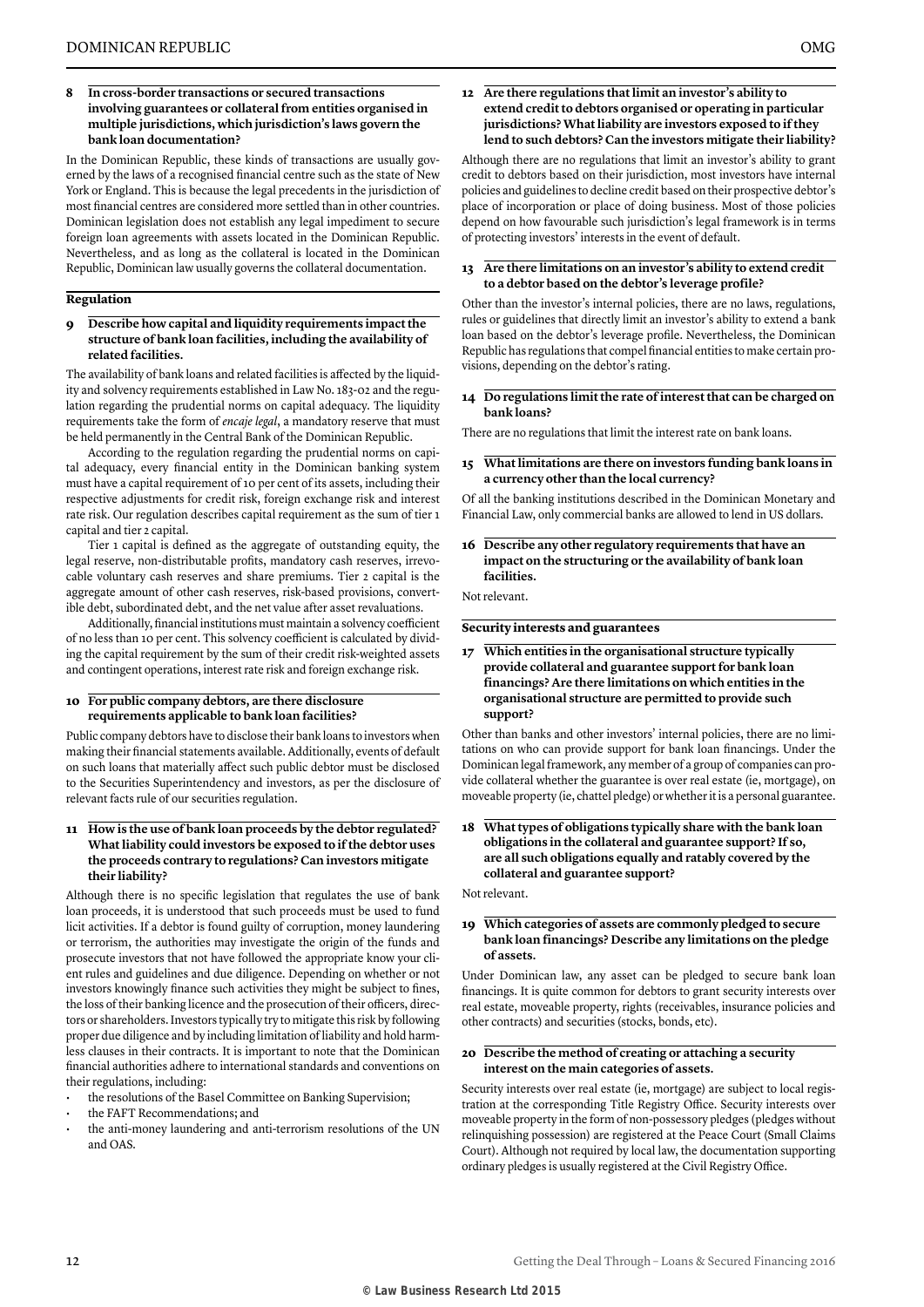A pledge over securities in certificate form is pledged by endorsing and delivering its certificate to the creditor. The pledge over securities in dematerialised form must be notified to the issuer and must be registered at the corresponding depository company.

The pledge over rights (receivables, insurance policies and other contracts) must be agreed to in writing and notified to the debtor.

#### **21 What steps are necessary to perfect a security interest on the main categories of assets? What are the consequences of failing to perfect a security interest?**

The steps necessary to perfect a security interest are dependent on the asset that will serve as security. Failure to perfect the security interest will effectively turn the creditor into an unsecured lender and without any collection priority upon non-fulfilment or insolvency of the debtor.

#### **For mortgages**

Mortgages over real estate must be registered at the Title Registry Office. The mortgage document must be in Spanish and duly notarised. Subsequently, the Registrar of Titles will file the mortgage agreement in a complementary registry to the Certificate of Title and issue a registration certificate to creditor.

In order to register a mortgage over real estate, its owner must be current with its property tax.

#### **For non-possessory pledges**

A non-possessory pledge over moveable assets must be registered at the Court of Peace of the domicile of the debtor. This document must be in Spanish and duly notarised. Subsequently, the Secretary of the Justice of Peace will enrol the debtor in a special book and will record the inscription on the back of the contract, which will then be returned to the creditor within five days of the request for registration. Once this process is completed, the creditor will receive a registration certificate of their security.

For other types of security interest, see question 20.

#### **22 Can security interests extend to future-acquired assets? Can security interests secure future-incurred obligations?**

Although not expressly considered under Dominican law, it is accepted by our courts that security interests can indeed include future-acquired assets and can secure future-incurred obligations.

#### **23 Describe any maintenance requirements to avoid the automatic termination or expiration of security interests.**

Most bank loan financing contracts in the Dominican Republic include a provision stating that the collateral provided shall be maintained as such up until the principal of the loan is repaid to the creditors. The authorities usually reinforce this provision by always requesting the debtor to obtain a discharge or release letter from the creditor in order to release the liens.

#### **24 Are security interests on an asset automatically released following its sale by the debtor? If so, are the releases mandated by law or contract?**

There is no automatic release of security interests when the debtor sells a pledged asset. For assets that are subject to registration (real estate, vehicles, vessels), the security interest will always follow the asset until the creditors release it. For collateral consisting in rotating inventories, the debtor will be compelled to either replace the unit sold or make a pro rata principal payment to the creditors.

#### **25 What defences does a guarantor have against claims for nonfulfilment of guarantee obligations? Can such defences be waived?**

Guarantors can argue that the non-fulfilment of their obligations is based on the creditors' breach of contract or that creditors must first seize and sell the debtor's assets before trying to enforce the security interest against the guarantor. Any defences are usually waived under the financing document.

#### **26 Describe any parallel debt or similar requirements applicable in a secured bank loan financing where an agent acts for multiple investors.**

In the Dominican Republic, parallel debt agreements are very uncommon. Where a secured bank loan is contracted without a collateral agent, the registration of the collateral would be in the name of the creditors. Should a creditor assign its portion of the bank loan to a third party, it will also need to assign its portion of the collateral.

#### **27 What are the most common methods of enforcing security interests? What are the limitations on enforcement?**

The most common method for enforcing security interests is the seizure of the asset for its subsequent sale.

#### **For non-possessory pledges in bank loans**

The seizure proceeding of a pledged asset is set forth in Law No. 6186. Within 90 days following the expiration of a credit or loan, without payment of the amount due, the lender or lessor may request the corresponding justice of peace to initiate a seizure procedure on the collateral. Once the sale request is filed, the justice of the peace shall order the debtor to deliver the objects to the corresponding location. Such order will be delivered by bailiff 's notice to the debtor at its domicile.

If the debtor does not deliver the goods within the indicated period, a bailiff appointed by the justice of peace will seize them. All expenses of said process shall be charged to the proceeds of the sale. The justice of peace shall appoint a custodian who will be responsible for holding the goods until the day of the sale.

A notice of the public auction for the sale of the goods will be placed for three consecutive days at the Court of Peace as well as at other locations at the discretion of the justice of peace. The public auction date shall be notified to the debtor by a bailiff 's notice.

#### **For mortgages in bank loans**

Law No. 89-11 establishes an abbreviated foreclosure proceeding for mortgages granted to secure a bank loan. Upon default by the debtor and through a bailiff 's notice, the creditor shall grant the debtor a 15-day period to normalise its payments or be subject to the sale of the real estate in a public auction.

Within five days of the debtor failing to pay within the period indicated in the notice, the creditor shall register said notice at the corresponding Title Registry Office, and within 10 days of the aforementioned registration, the creditor shall file at the court the terms of the public auction. Within 20 days of the registration of the terms, the creditor must publish a public auction notice in a national newspaper and notify it to the debtor through a bailiff 's notice. The public auction hearing shall take place at least 15 days after the last bailiff 's notice.

The proceeds of the auction will be delivered to the creditor after deducting the costs of the foreclosure and public auction. If no bids are made on the day of the hearing, the real estate will be adjudicated to the creditor.

#### **28 Describe the impact of fraudulent conveyance, financial assistance, thin capitalisation, corporate benefit and similar doctrines on the structure of bank loan financings.**

Not relevant.

#### **Intercreditor matters**

#### **29 What types of payment or lien subordination arrangements, or both, are common where the debtor has obligations owing to more than one class of creditors?**

Aside from intercreditor agreements in syndicated loans and the creditors' agreement during a bankruptcy proceeding, it is very rare for creditors of different classes to agree to payment or lien subordination arrangements among themselves.

If such agreements are in place during the course of a bankruptcy proceeding, the court might not set them aside as long as such agreements do not adversely affect other creditors.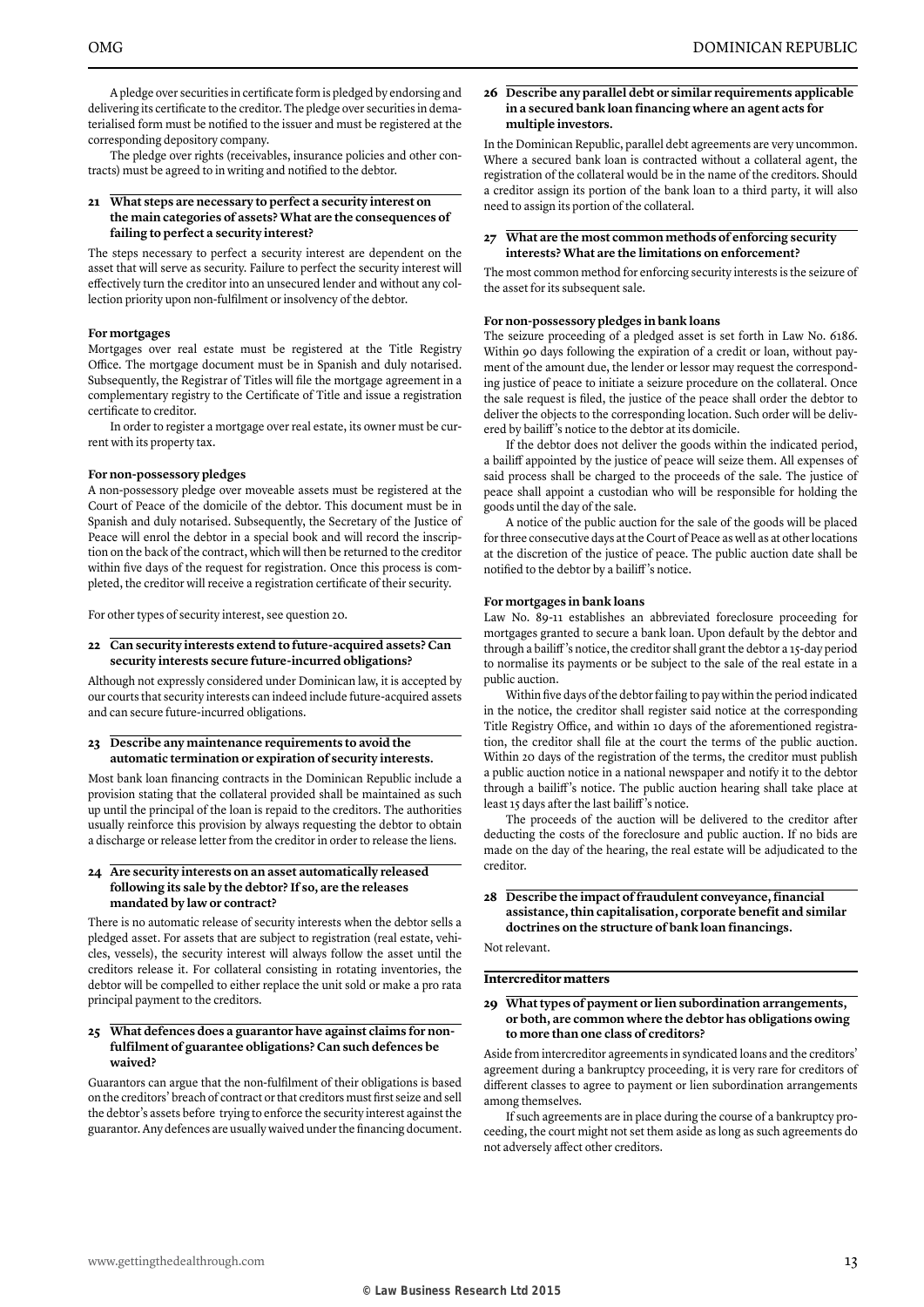#### **Update and trends**

Currently, the business sector and the government are discussing a new law on reorganisation and bankruptcy which will incorporate new proceedings and mechanisms to protect creditors and aid distressed companies in returning to business.

#### **30 What creditor groups are typically included as parties to the intercreditor agreement? Are all creditor groups treated the same under the intercreditor agreement?**

A typical intercreditor agreement will commonly include every creditor with respect to a syndicated facility. The administrative agent of a syndicated bank loan facility will treat every signatory creditor in accordance with the terms of the intercreditor agreement, which will usually provide for equal treatment. If a need for a vote among the creditors arises, they will have voting rights in proportion to their participation in the bank loan facility.

#### **31 Are junior creditors typically stayed from enforcing remedies until senior creditors have been repaid? What enforcement rights do junior creditors have prior to the repayment of senior debt?**

If there is no agreement between the creditors, 'junior creditors' are not stayed from enforcing remedies. In the event such junior creditors are secured, when foreclosing collateral, the proceeds of the sale of such collateral will be delivered by the court in the order in which the security interest over the collateral was registered.

#### **32 What rights do junior creditors have during a bankruptcy or insolvency proceeding involving the debtor?**

In accordance with our bankruptcy rules, creditors have the right to challenge transactions that took place within a certain time frame before and after the bankruptcy declaration by a court of law. Creditors also have the right to participate in the negotiation of the agreement between the creditors and the court-appointed receiver for the repayment of the debts. If secured creditors are party to said agreement, they will lose their security interest and become unsecured creditors.

#### **33 How do the terms of the intercreditor arrangement change if creditor groups will be secured on a pari passu basis?**

Not relevant.

#### **Loan document terms**

#### **34 What forms or standardised terms are commonly used to prepare the bank loan documentation?**

In the Dominican Republic there are no standardised forms approved or recommended by any association. Nevertheless, every bank must submit

#### their respective loan forms for the approval of the Superintendency of Banks.

#### **35 What are the customary pricing or interest rate structures for bank loans? Do the pricing or interest rate structures change if the bank loan is denominated in a currency other than the domestic currency?**

Our legislation allows the parties to a loan agreement to freely agree on the interest rate applicable to the loaned amount. Therefore, bank loans can be contracted with either fixed or floating interest rates. In recent years, local banks have been increasingly turning to a LIBOR reference for US dollar denominated loans.

#### **36 What other bank loan yield determinants are commonly used?**

Bank loan yield determinants such as ceilings and floors for floating interest rates and currency exchange rates (when making payments) change from case to case and are usually associated with the bargaining power of the debtor.

#### **37 Describe any yield protection provisions typically included in the bank loan documentation.**

Among the yield protection provisions that Dominican banks typically use are:

- 'change in law' clauses: with these types of clauses Dominican banks protect themselves against the increased costs that new legislation might carry. It is usually translated into an increase of the interest rate;
- prepayment limitations: most banks of the Dominican Republic include a clause in their contracts whereby the debtor will refrain from prepaying more than 10 per cent of the principal amount during the first two to five years of the loan. Should the debtor proceed with the prepayment an additional charge of 0.5 per cent to 1 per cent might be applicable; and
- review of interest rates: Dominican banks will always include an interest rate review clause. This is a catch-all clause that banks normally use to increase the interest rate for the loan. Reviews every four to six months are standard practice in the Dominican Republic.

#### **38 Do bank loan agreements typically allow additional debt that is secured on a pari passu basis with the senior secured bank loans?**

Depending on the type of bank loan and the amount loaned, banks in the Dominican Republic will not allow additional debt that is secured on a pari passu basis with their loans. Accordion provisions are usually agreed with the same bank and in the same documentation for the original loan. Should the debtor need additional funds from another banking source, the original bank will request the debtor to subordinate the repayment of the new loan to that of the original loan.



#### **Manuel Troncoso Hernández m.troncoso@omg.com.do**

Pedro Henríquez Ureña 150 Torre Diandy XIX, Pisos 11 y 10 Santo Domingo 10106 Dominican Republic

Tel: +1 809 381 0505 Fax: +1 809 381 0606 www.omg.com.do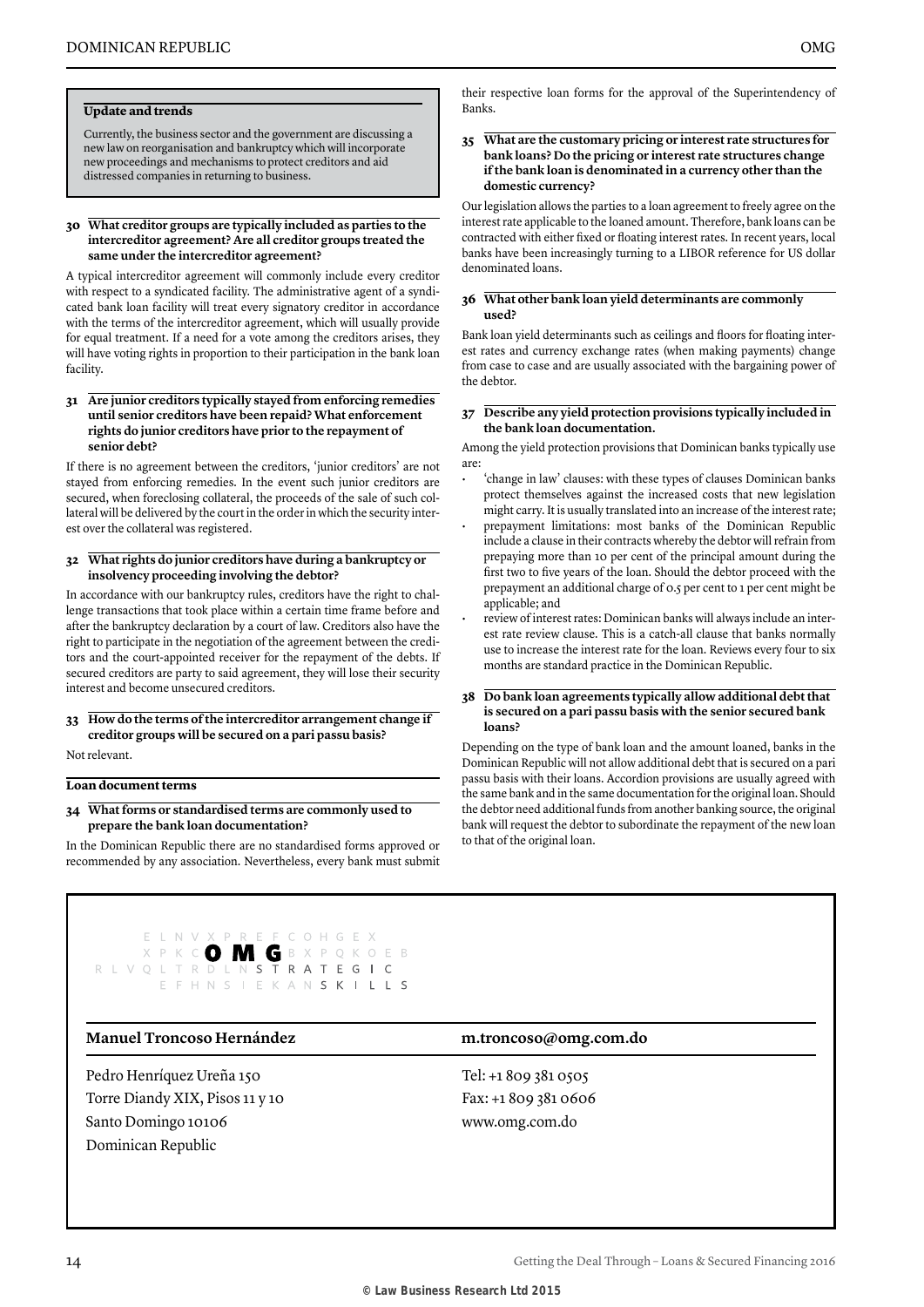#### **39 What types of financial maintenance covenants are commonly included in bank loan documentation, and how are such covenants calculated?**

The following are typical financial covenants:

#### **Reporting requirements**

A typical bank loan in the Dominican Republic will provide for the debtor to deliver to the bank interim or in-house financial statements every six months and annual audited financial statements within three months of the debtor's financial year-end.

#### **Debt service coverage ratio**

Banks will also require that debtors maintain a positive debt service coverage ratio (calculated as net operating income over total debt service). This ratio is calculated each time upon the delivery of the interim or audited financial statements.

#### **Leverage ratio**

In most bank loan agreements banks require debtors to maintain a leverage ratio (defined in the majority of cases as total debt over total equity) appropriate for their industry practice. Again, this ratio is calculated each time upon the delivery of the interim or audited financial statements.

#### **Tangible net worth**

It is typical to find that creditors require their debtors to maintain a minimum tangible net worth, which represents an indication of the debtor's liquidation value. This tangible net worth is calculated as total assets minus liabilities minus intangible assets and with the delivery of the interim or audited financial statements.

#### **40 Describe any other covenants restricting the operation of the debtor's business commonly included in the bank loan documentation.**

Typical restrictions include withholding from paying dividends for a certain amount of time, refraining from selling certain assets, seeking the bank's approval for acquiring or changing the debtor's line of business. Additionally, restrictions on converting debt to equity and on contracting further debt are also normal in these kinds of transactions.

**41 What types of events typically trigger mandatory prepayment requirements? May the debtor reinvest asset sale or casualty event proceeds in its business in lieu of prepaying the bank loans? Describe other common exceptions to the mandatory prepayment requirements.**

Mandatory prepayment requirements vary from transaction to transaction and are not subject to any regulation. Typical events that may trigger a mandatory prepayment when such is in place are the declaration of dividends by the debtor, a change of control in the debtor and the sale of indispensable assets to run the business. The reinvestment of asset sales, the proceeds of insurance policies and of unforeseen liquidity events is transaction-dependent.

#### **42 Describe generally the debtor's indemnification and expense reimbursement obligations, referencing any common exceptions to these obligations.**

Among other reimbursement obligations, the debtor commonly agrees to reimburse the banking institution for:

- any loss that it might incur in the case of a voluntary prepayment of the bank loan facility;
- the costs that the banking institution might incur in defending or maintaining the collateral granted as security;
- any loss as a result of modifications to the current legislation, especially in terms of taxation; and
- any out-of-pocket expenses, including attorneys' fees, in relation to the bank loan facilities.